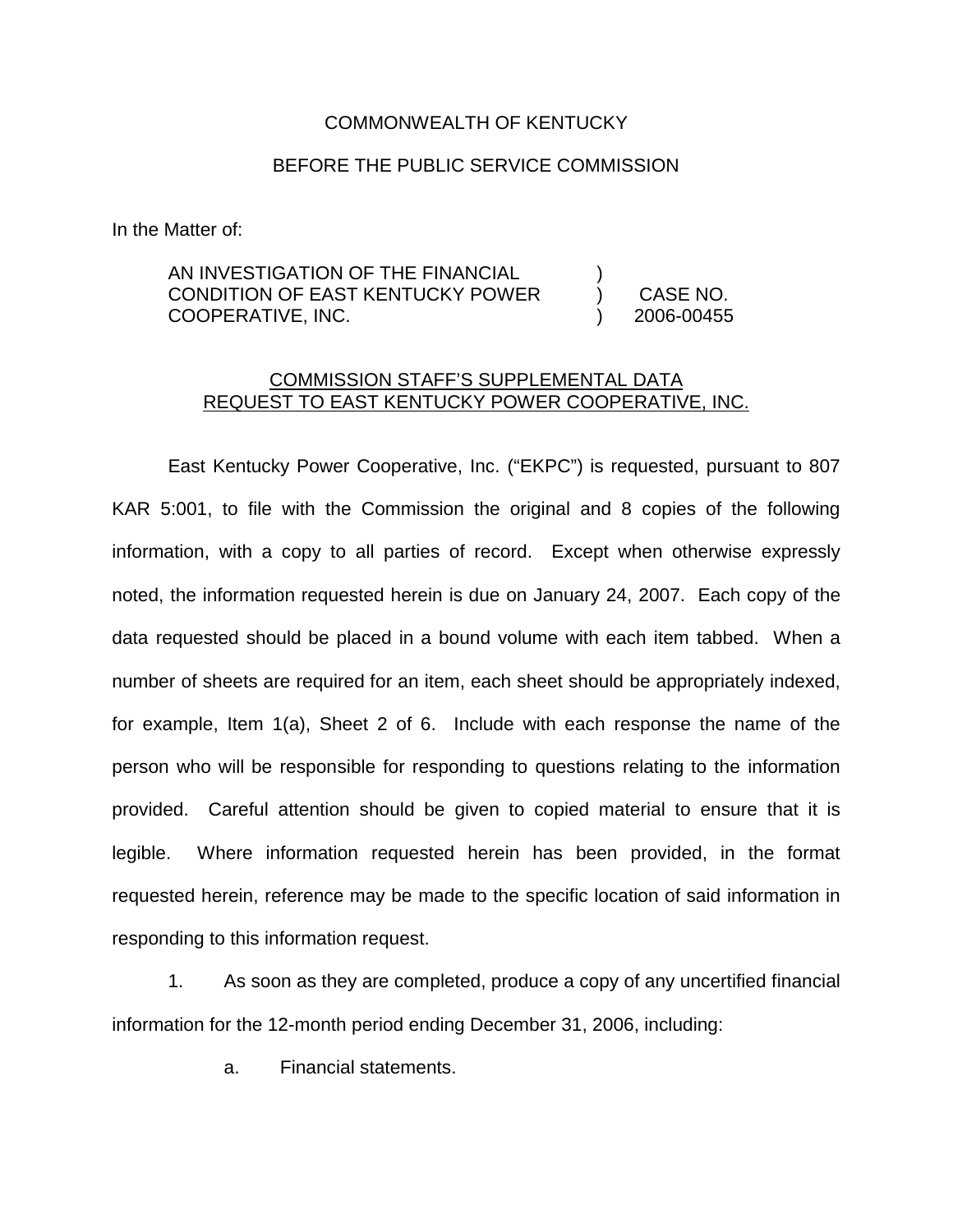b. Cash flow statements.

c. Balance sheets.

d. Documents reflecting EKPC's net margin on a month-by-month and year-end basis.

e. Determination of EKPC's year-end Times Interest Earned Ratio ("TIER").

f. Determination of EKPC's year-end Debt Service Coverage Ratio ("DSC Ratio").

g. Determination of EKPC's year-end equity-to-assets ratio and equity-to-capitalization ratio.

h. An updated schedule of all draws on the unsecured credit facility.

i. An updated statement of the undrawn balance on the unsecured credit facility.

j. An updated schedule of all pending loan applications submitted by EKPC to the Rural Utilities Service ("RUS").

k. An updated schedule of all EKPC's outstanding loans, notes, guarantees or other evidences of indebtedness.

2. As soon as they are certified by your staff or independent auditors, produce a copy of all certified financial information for the 12-month period ending December 31, 2006, including:

a. Financial statements.

b. Cash flow statements.

c. Balance sheets.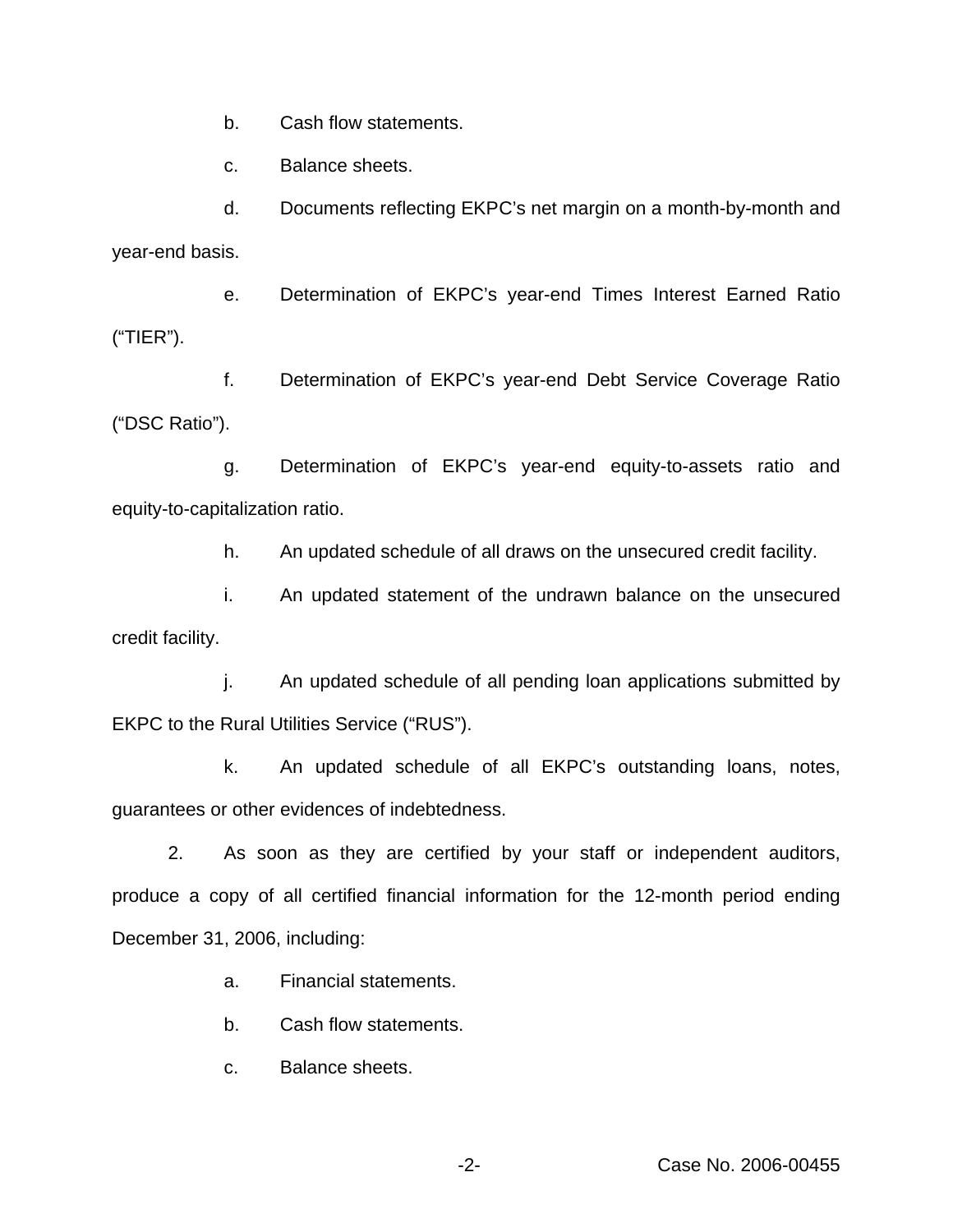d. Documents reflecting EKPC's net margin on a month-by-month and year-end basis.

e. Determination of EKPC's year-end TIER.

f. Determination of EKPC's year-end DSC Ratio.

g. Determination of EKPC's year-end equity-to-asset ratio and equityto-capitalization ratio.

h. An updated schedule of all draws on the unsecured credit facility.

i. An updated statement of the undrawn balance on the unsecured credit facility.

j. An updated schedule of all pending loan applications submitted by EKPC to the RUS.

k. An updated schedule of all EKPC's outstanding loans, notes, guarantees, or other evidences of indebtedness.

3. Within three days of receipt, provide a copy of any and all reports from EKPC's auditors relating to EKPC's financial condition in 2006.

4. Provide a copy of all notices which EKPC has issued in association with its planned filing of an application for rate relief.

5. Provide a copy of all notes or other information documenting your communications with parties to the unsecured credit facility describing or referencing EKPC's financial condition.

6. Provide a copy of all notices sent to or received from parties to the unsecured credit facility during the period of January 1, 2006 to December 31, 2006.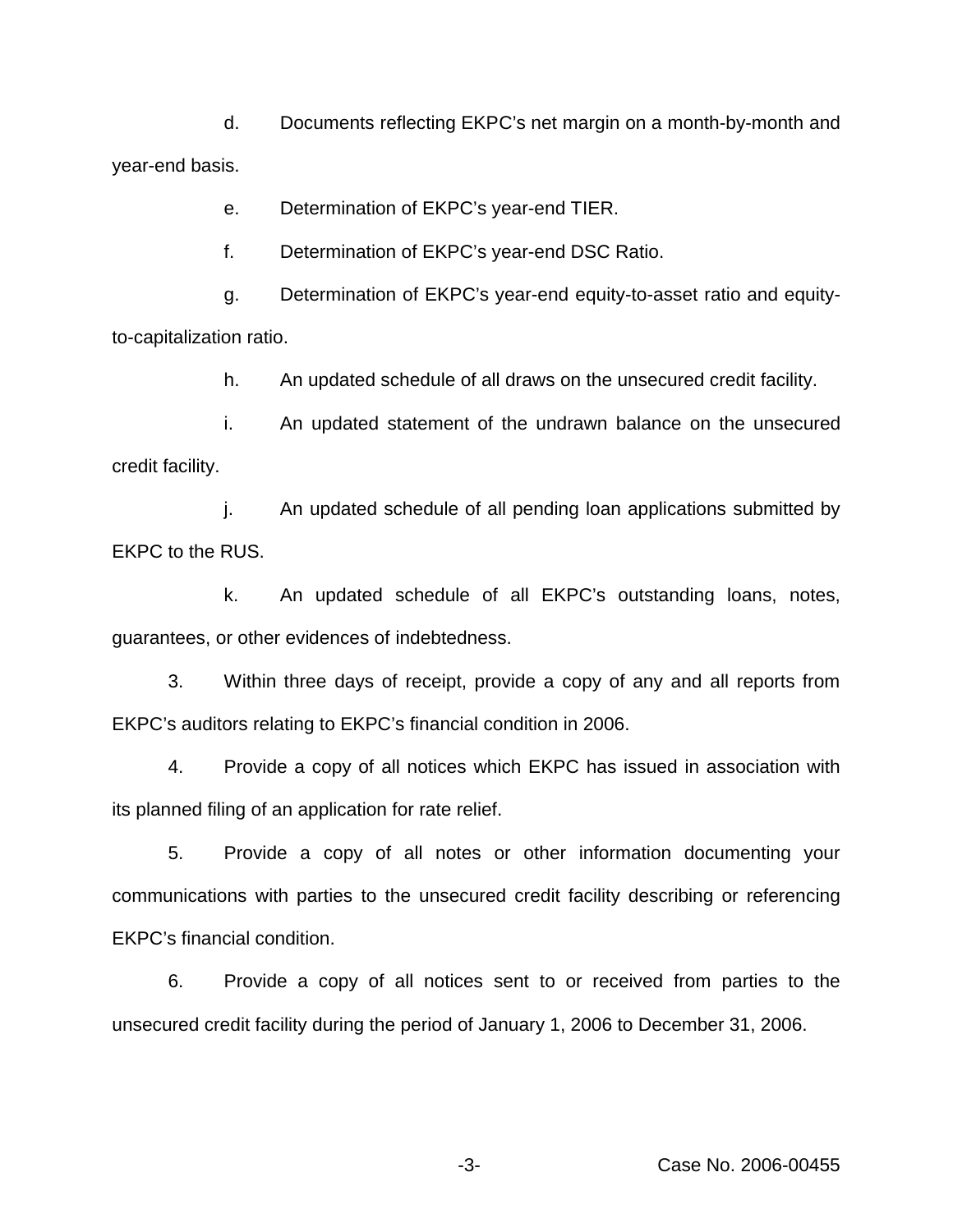7. Provide a copy of all correspondence between you and RUS regarding EKPC's depreciation study.

8. Within three business days of receipt, provide a copy of any and all documents detailing RUS's final action on EKPC's depreciation study.

9. Provide a status report on all pending matters involving the federal Environmental Protection Agency, the federal Department of Justice, or the Kentucky Department of Environmental Protection to which EKPC is a party.

10. Reference is made to the planned deferrals of maintenance from calendar year 2007 to calendar year 2008 as stated at the informal conference held in this case on December 15, 2006. In detail, identify:

a. Each and every facility where maintenance may be deferred.

b. The approximate cost of the maintenance being deferred.

c. Whether maintenance has ever been deferred at this facility before.

d. The duration of the period wherein the facility is originally anticipated due to be offline due to the maintenance.

e. The impact of the deferral on planned maintenance in future years.

f. Whether the deferral will result in any reliability or safety issues.

11. With regard to each maintenance project EKPC proposes to defer, state:

a. Why the maintenance was originally scheduled.

b. The reason for the previously proposed schedule.

c. Why EKPC believes a deferral will not be prejudicial.